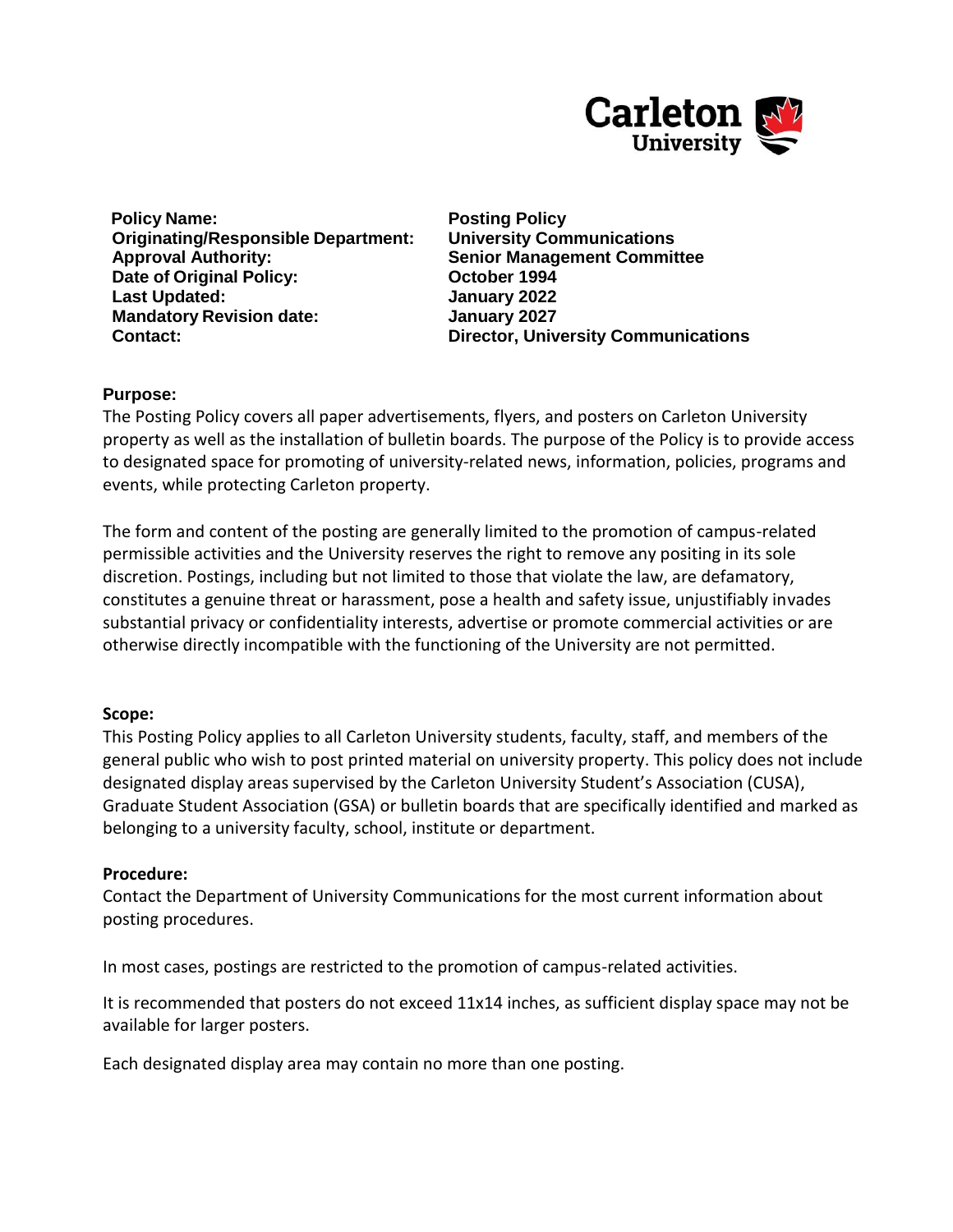Postings must not intentionally display threatening, obscene, hateful, or harassing content and must conform to all university policies including but not limited to those that govern dissemination of information and freedom of expression, and/or human rights.

Postings can be up for a maximum of four weeks. After which time they must be removed.

Posters and flyers should be affixed to designated areas using adhesives or tacks that are easily removed and that do not damage surfaces.

Posters and other notices may not be affixed to walls, pillars, bathroom stalls, doors, windows or any other location not specifically designated for public display purposes.

Individuals/groups should not post over or tear down materials belonging to other individuals/groups.

In the interest of the environment, the university urges campus and community groups to consider non-paper promotion alternatives.

# **Roles and Responsibilities:**

The Department of University Communications will regularly inspect bulletin boards and reserves the right to remove any poster not in compliance with this policy or following established procedure.

Postings, including but not limited to those that violate the law, are defamatory, constitutes a genuine threat or harassment, pose a health and safety issue, unjustifiably invades substantial privacy or confidentiality interests, advertise or promote commercial activities or are otherwise directly incompatible with the functioning of the University are not permitted. Postings may neither advertise nor refer to the availability of alcohol or cannabis at an event.

All requests for alterations, repairs, maintenance or physical changes to University facilities (including bulletin boards) must be submitted to Facilities Management and Planning, through a Service Request by email at [fmp.service.centre@carleton.ca](mailto:fmp.service.centre@carleton.ca)

Individuals/groups are responsible for removing their own postings.

Violation of the Posting Policy may result in a range of consequences including the removal of postings by University staff or disciplinary action against and/or loss of posting privileges by the student group, individual student or employees who posted material. Violation of the policy by individuals not affiliated with the University may result in criminal charges and/or a trespass from University property. A member of the University community who believes that a particular posting on campus violates the policy and or violates law, is defamatory, constitutes a genuine threat or harassment, or unjustifiably invades substantial privacy or confidentiality interests should contact the Department of University Communications. Other questions or concerns about postings, including complaints about alteration, vandalism or unauthorized removal of current postings, should be directed to the Department of University Communications.